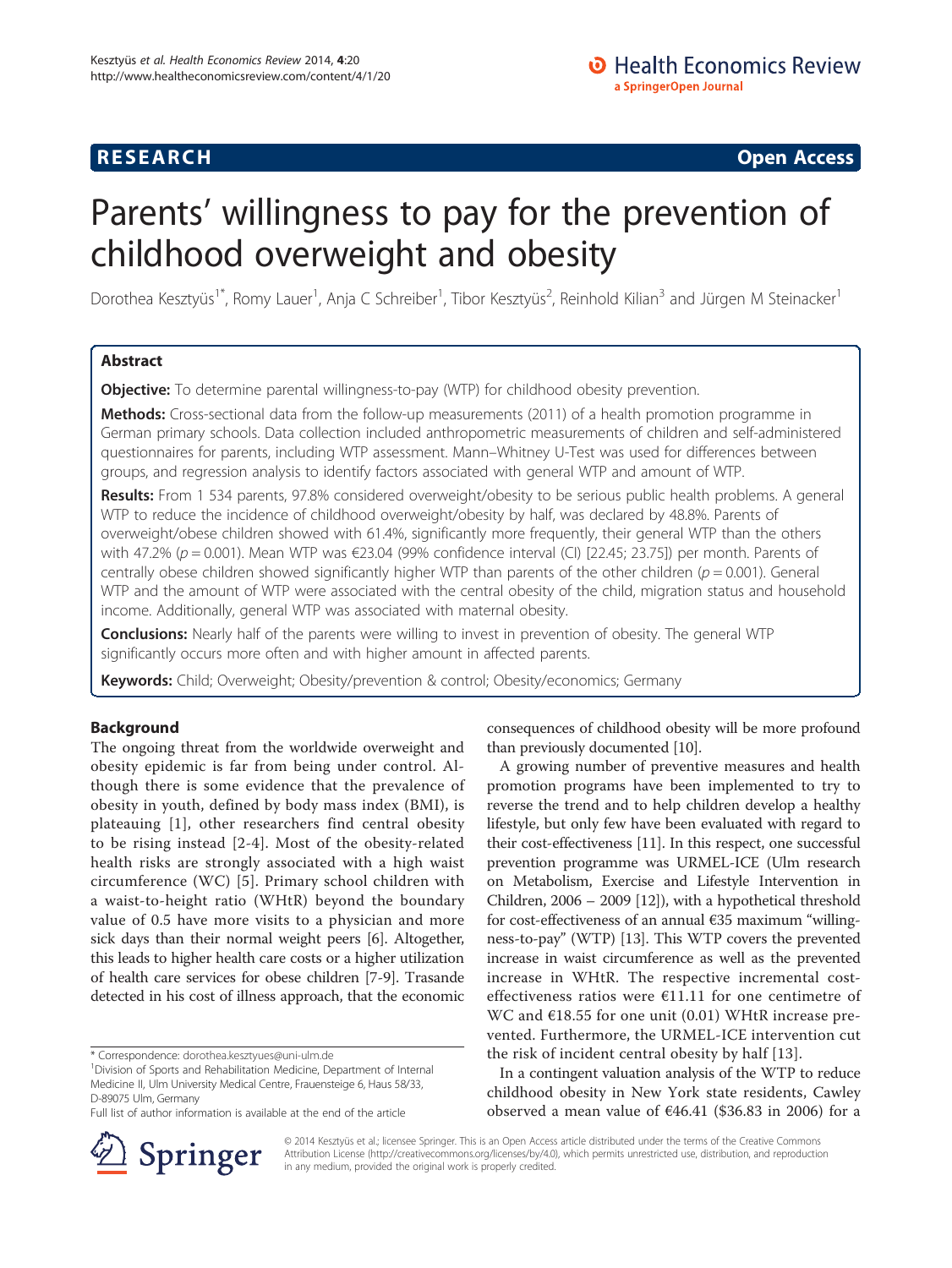50% reduction in childhood obesity [[14](#page-7-0)]. Other research on WTP in the field of obesity was identified for secondary/ tertiary prevention and therapy [\[15,16](#page-7-0)]. Sikorski et al. showed that obesity prevention support in Germany is high, and a vast majority of participants in their study proclaimed general willingness to pay for their participation in preventive programmes [[17](#page-7-0)]. More discussion concerning the WTP is observed for "quality adjusted life years" (QALYs) [\[18](#page-7-0)] whereas the QALY itself may be regarded as a competing construct to the WTP [\[19](#page-7-0)], both being measures of the value of reductions in health risks.

The aim of this study is to evaluate the real WTP in a sample of parents of primary school children, taking part in the evaluation of the health promotion programme "Join the Healthy Boat" in southern Germany [[20\]](#page-7-0).

## Participants and methods

## Overview of the Baden-Württemberg study

The Baden-Württemberg Study is a randomized, controlled study to evaluate the school-based health promotion programme "Join the Healthy Boat" in primary school children in southern Germany. A detailed description of this study has been published elsewhere [\[20\]](#page-7-0). The study protocol was approved by the ethics committee of Ulm University in June 2009 (Application No. 126/10). The Baden-Württemberg Study is registered at the German Clinical Trials Register (DRKS), Freiburg University, Germany, under the DRKS-ID: DRKS00000494.

The "Join the Healthy Boat" intervention was designed by scientists and dedicated teachers with the aim of leading children to adopt a healthy lifestyle through daily lessons and exercise. Health messages and physical activity are integrated in the curriculum and communicated by the teachers during regular lessons at school. For the dissemination of the programme, a "train-the-trainer" model resulting in a peer-to-peer approach for teachers was implemented by the scientists of Ulm University [\[21\]](#page-7-0). This approach was assumed to be cost-saving and sustainable in comparison to an expert driven intervention, where specially trained professionals are sent to schools for a couple of lessons over a fixed period.

The study started in 2010 before the beginning of the intervention with a baseline data collection. After one year of intervention in 2011, follow-up data collection was conducted and in the corresponding parental questionnaire, participants were asked about their WTP.

#### Participants

Teachers who registered in 2010 for the training to implement the health promotion programme "Join the Healthy Boat" were asked to participate in the outcome evaluation. This resulted in 157 teachers in 86 schools for the baseline measurements and 154 teachers in 84 schools for the oneyear follow-up data collection. Parents gave their written informed consent and 1 947 children took part in the first measurements. Data from 1 829 children and 1 593 parental questionnaires were available from the follow-up procedure.

An overview of the respective underlying number of datasets available for the analysis is shown in the flowchart in Figure 1.

## Data collection

Data collection included anthropometric measurements of the children in a standardized manner and self-administered questionnaires for the parents. The follow-up data collection took part from September to November 2011. All data were checked for their plausibility.

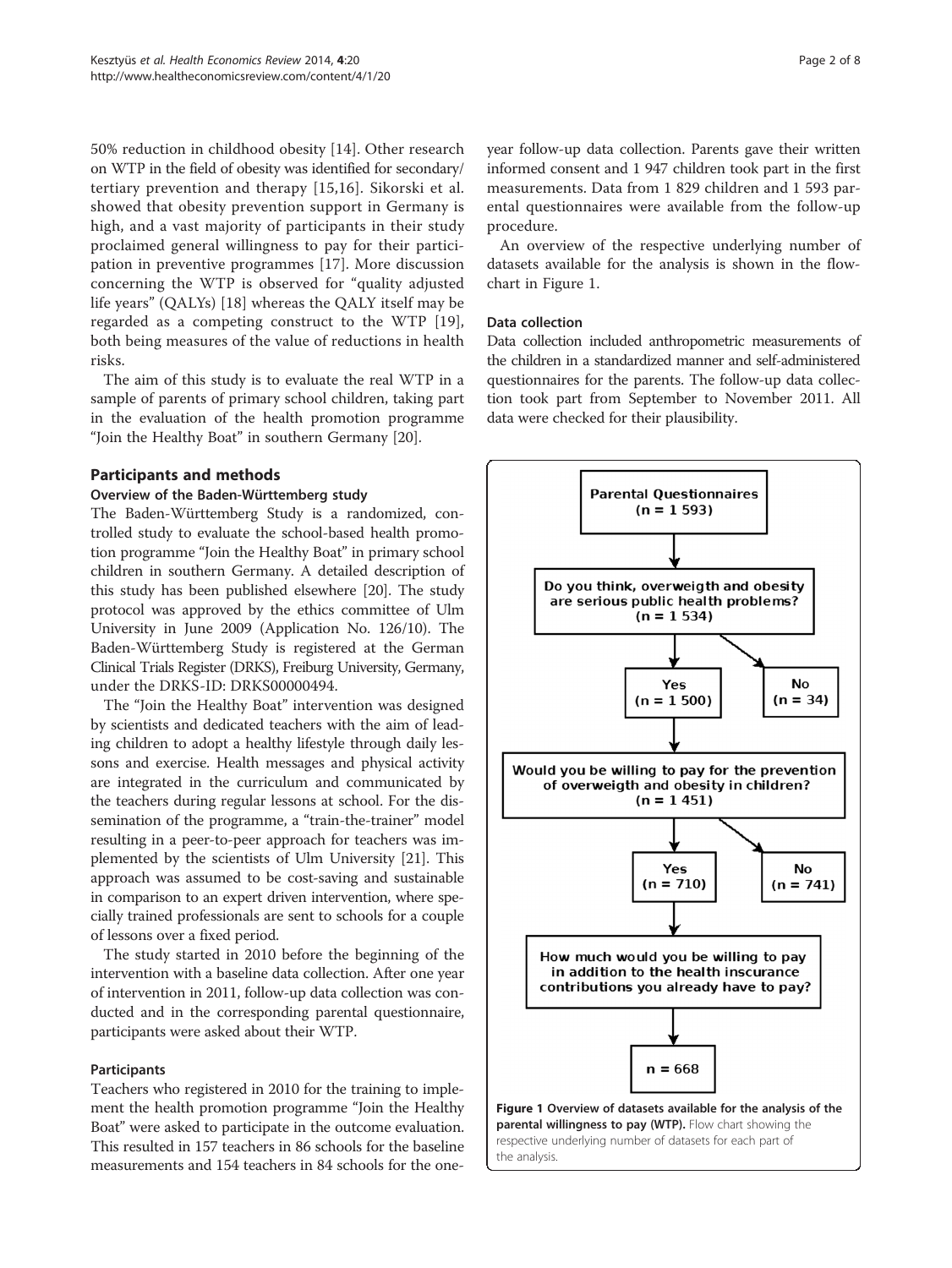#### Questionnaires and derived variables

Parents were asked to fill in questionnaires to gather information about demographics, health and behavioural topics, their attitude towards overweight and obesity and their willingness to pay for the reduction of childhood overweight and obesity.

#### Parental health related variables

Parental body mass index (BMI) was computed as weight (kilogram) divided by height (meter) squared, as selfreported in the questionnaires, and categorised as overweight (BMI  $\geq$  25.0), and obesity (BMI  $\geq$  30.0), according to the international classification of the World Health Organization (WHO) [[22\]](#page-7-0). Self-reported waist circumference divided by height was used to calculate WHtR and was classified as central obesity above or equal to the threshold of 0.5 as recommended by Ashwell and Hsieh [[23\]](#page-7-0).

Parents were asked to rate their level of health awareness on a four point rating scale which was then dichotomised into a high and a low-level, putting the upper levels (high, very high) and the lower levels (little, very little) together, respectively. Furthermore, as a more objective measure of a healthy lifestyle the parents were asked whether they were current smokers, non-smokers or ex-smokers.

#### Socio-economic variables

Family education level was ranked in accordance with the CASMIN classification as the highest level of two parents or the level of a single parent [[24\]](#page-7-0). It was dichotomised for analysis into tertiary level, on the one side, versus primary and secondary level on the other side. Monthly household income was grouped into a low (<  $€2$  250) a medium ( $≥$   $€2$  250 and <  $€4$  000) and a high  $(\geq \epsilon 4 000)$  category.

A migration background of the child was assumed if at least one parent was born abroad or at least one parent mainly spoke a foreign language during the child's first years of life.

#### Willingness to pay and related variables

WTP represents a method to measure an economic value, in health economics the value in question is a change in health status. Contingent valuation (CV) uses the stated preference of the individual to elicit the monetary valuation of health improvements. In CV studies, participants are asked directly (e.g. open-ended questions) or indirectly (e.g. interval checklist) how much they are willing to pay for a certain benefit in health. Several techniques can be used to conduct CV studies; like face-to-face interviews, telephone interviews or mail surveys. Relevant co-variables that are associated with the WTP, have to be identified to adequately adjust the results.

The WTP section of the questionnaire for the present study was started with some information about overweight and obesity with regard to the prevalence, the health risks and the health care costs. Then participants were asked, whether they think that overweight and obesity are serious public health problems. They were requested to imagine a preventive measure that cuts the incidence of childhood overweight and obesity by half, and asked whether they would be willing to pay for this prevention (general WTP). Those who answered with "yes" were additionally asked to state the amount of money they were willing to pay per month (amount of WTP). Answer categories started with " $\epsilon$ 1 –  $\epsilon$ 5" and went up to " $\epsilon$ 301 –  $\epsilon$ 500" in 10 steps. The last category was open with "more than  $€500$ , namely  $€□□□$ ".

The consideration of the weight status of their own child was considered to be an important background variable for the parental willingness to pay. Therefore parents were asked whether they considered their child to be too corpulent or too thin on a five-point rating scale. The answers were then dichotomised, putting "very thin", "a bit thin" and "neither/nor" together in one category and "a bit corpulent" and "very corpulent" in the other category. Furthermore, parents were asked whether being thin is important for being attractive. The four point rating scale used for this consideration was dichotomised for analysis into "not important" vs. "important".

#### Anthropometric measurements

Anthropometric measurements were performed by trained staff according to ISAK-standards [\[25](#page-7-0)]. The children's BMI was computed as weight (kilogram) divided by height (meter) squared, and percentiles were allocated according to the German reference data from Kromeyer-Hauschild [\[26](#page-7-0)]. The  $90^{th}$  and  $97^{th}$  sex and age specific percentiles were used to define overweight and obesity. WHtR was calculated as the ratio of WC and height and central obesity was defined as WHtR  $\geq$  0.5.

#### Statistical analyses

Differences between those parents who were in general willing to pay and those who were not, were analysed using the Mann–Whitney- $U$  test for continuous data and the exact Fisher test for categorical data. The significance level was set at  $\alpha$  < 0.05 for two-sided tests.

The general WTP was analysed using a logistic regression model. As potential explanatory variables, all variables listed in Table [1](#page-3-0) were included in the modelling process, based on the relevance of content and significance of association with the outcome. The same applies to the amount of WTP which was analysed in a bootstrap interval regression model for those participants who confirmed their WTP by choosing the corresponding values in the questionnaire, but excluding those who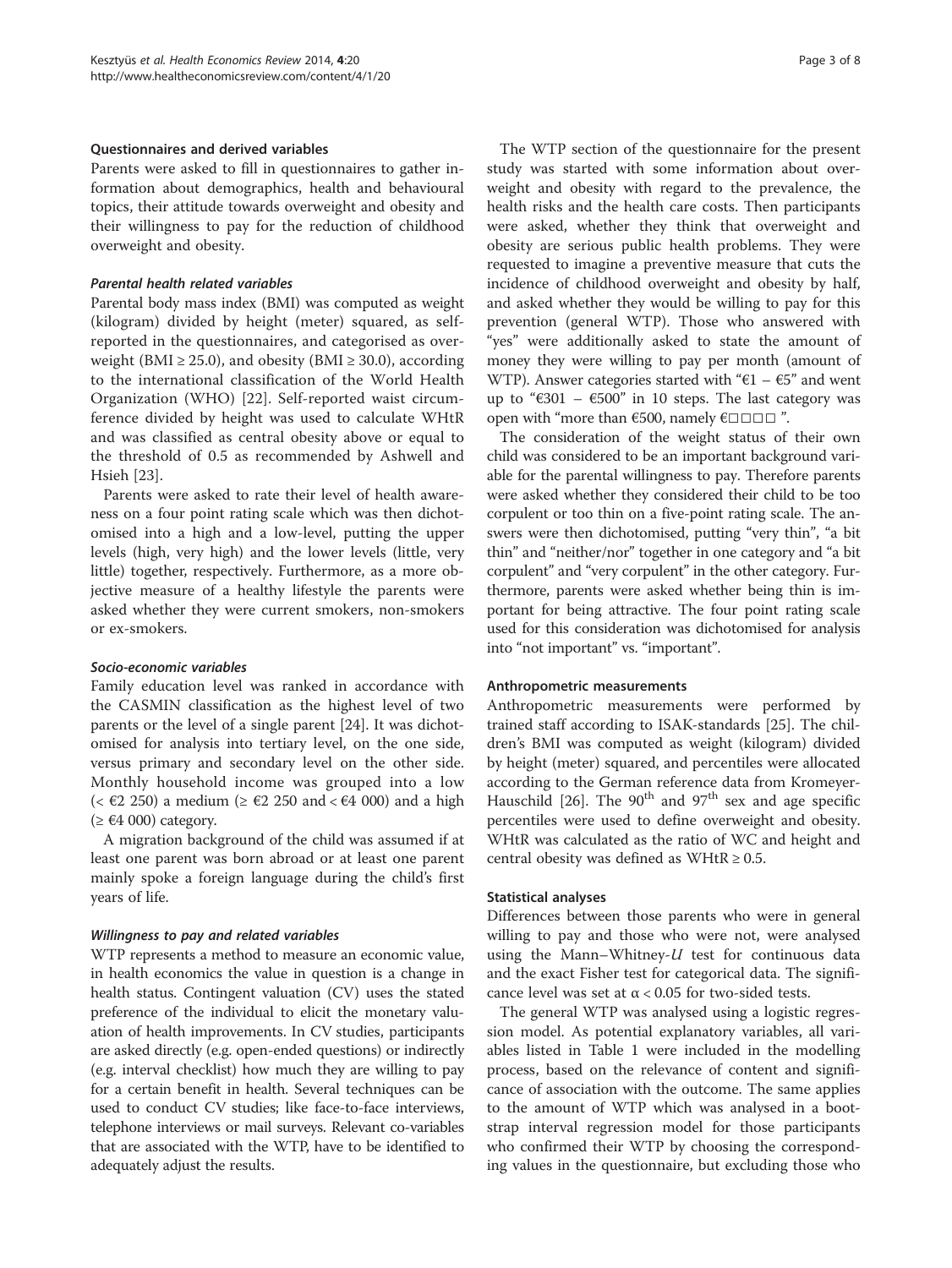#### <span id="page-3-0"></span>Table 1 Characteristics of participants

|                                                                                  | Missing       | WTP Yes     | WTP No         |
|----------------------------------------------------------------------------------|---------------|-------------|----------------|
|                                                                                  | <b>Values</b> | $n = 710$   | n = 741        |
| <b>Parental characteristics</b>                                                  |               |             |                |
| Age (mother), m (sd)                                                             | 440           | 38.4 (5.2)  | 38.9 (4.7)     |
| Age (father), m (sd)                                                             | 507           | 41.5 (5.8)  | 41.8 (5.6)     |
| Maternal overweight, n (%)                                                       | 130           | 230 (35.5)  | 183 (27.2)**   |
| Paternal overweight, n (%)                                                       | 257           | 363 (61.2)  | 370 (61.8)     |
| Maternal obesity, n (%)                                                          | 130           | 91 (14.1)   | $51 (7.6)$ *** |
| Paternal obesity, n (%)                                                          | 257           | 87 (14.7)   | 78 (13.0)      |
| Maternal WHtR $\geq$ 0.05, n (%)                                                 | 706           | 195 (53.0)  | 174 (45.2)     |
| Paternal WHtR $\geq$ 0.05, n (%)                                                 | 777           | 228 (67.5)  | 250 (73.5)     |
| Considering overweight and<br>obesity as a problem, n (%)                        | 3             | 705 (99.3)  | 713 (96.6)***  |
| Importance of being thin for<br>being attractive (at least one parent),<br>n (%) | 22            | 432 (61.4)  | 382 (52.7)**   |
| Consider child too corpulent<br>(at least one parent), n (%)                     | 6             | 92 (13,0)   | 47 $(6,4)$ *** |
| High level of maternal health<br>awareness, n (%)                                | 23            | 407 (58.7)  | 431 (59.4)     |
| High level of paternal health<br>awareness, n (%)                                | 179           | 264 (42.0)  | 273 (42.5)     |
| Smoking (mother), n (%)                                                          | 29            | 146 (21.0)  | 135 (18.5)     |
| Smoking (father), n (%)                                                          | 158           | 188 (29.9)  | 183 (27.6)     |
| Tertiary family education level, n (%)                                           | 36            | 243 (35.2)  | 225 (31.1)     |
| Monthly household income                                                         | 199           |             | ***            |
| < 2 250€, n (%)                                                                  |               | 140 (22.1)  | 200 (32.4)     |
| 2 250€ - < 4 000€, n (%)                                                         |               | 333 (52.5)  | 287 (46.4)     |
| $≥$ 4 000€, n (%)                                                                |               | 161 (25.4)  | 131 (21.2)     |
| Single parent, n (%)                                                             | 15            | 85 (12.1)   | 85 (11.6)      |
| <b>Child characteristics</b>                                                     |               |             |                |
| Intervention participant, n (%)                                                  | 0             | 399 (56.2)  | 381 (51.7)*    |
| Age, m (sd)                                                                      | 0             | 8.06 (0.64) | 08.04 (0.63)   |
| Boys, n (%)                                                                      | 0             | 348 (51.3)  | 380 (49.0)     |
| Migration background, n (%)                                                      | 128           | 209 (32.3)  | 163 (24.1)**   |
| Overweight, n (%)                                                                | 30            | 89 (12.8)   | 56 (7.7)**     |
| Obesity, n (%)                                                                   | 30            | 34 (4.9)    | $21(2.9)$ *    |
| Central Obesity, n (%)                                                           | 29            | 81 (11.7)   | 47 (6.5)**     |
| m (mean), sd (standard deviation)                                                |               |             |                |

\*\*\*< 0.001, \*\*< 0.01, \*< 0.05.

were not willing to pay in general. Based on the maximum likelihood function, the interval regression estimates the probability that a latent variable exceeds one threshold but is less than another threshold [\[14, 27](#page-7-0)]. Further, the mean WTP and its 99% percentile-based confidence interval was determined via the predicted values from the bootstrap interval regression model with 2000 drawings. Additionally, an overall weighted mean was calculated by assuming zero WTP for those who did not respond or who were not willing to pay at all. All above mentioned analyses were carried out with SPSS Release 19.0.0.2 for Windows (SPSS Inc, Chicago, IL, USA) and Stata 11 (StataCorp LP, College Station, TX, USA).

#### Missing data

As a common problem of observational studies, missing data may have an impact on the results. To examine differences between participants with missing outcome variables (general WTP, amount of WTP) and those with complete data, the Mann–Whitney-U test for continuous data or the exact Fisher test for categorical data were used. The same applies for differences between records excluded due to missing explanatory variables and records used in the final logistic models.

## Results

From 1 534 parents, 97.8% considered overweight and obesity a serious public health problem with no differences between parents of overweight / obese children and the others. Characteristics of the participants according to their general WTP are displayed in Table 1. 91.1% of the participating parents answered the question concerning their general WTP, 48.8% of them were generally willing to pay. In comparison to the others, those with a general WTP were more frequently overweight and obese themselves, considered overweight and obesity as a problem, found it important to be thin in order to be attractive, considered their child too corpulent and had a higher family income. Children of parents who were generally willing to pay were more frequently in the intervention group of the outcome evaluation, were more frequently overweight, obese and centrally obese and more often had a migration background.

#### Willingness to Pay

The stepwise logistic regression analysis for the general WTP resulted in a model including, central obesity of the child, maternal overweight and obesity, migration background of the child and household income. Table [2](#page-4-0) shows the adjusted odds ratios for each variable, representing the underlying model.

Figure [2](#page-4-0) visualises the categories of the WTP. It shows a bimodal distribution skewed to the right with the median category at  $611 - 20$  and two peaks at the categories  $\epsilon$ 6 –  $\epsilon$ 10 and  $\epsilon$ 76 –  $\epsilon$ 100.

The resulting model for the amount of willingness to pay consists of central obesity, migration background and household income. Detailed information of the interval regression model is displayed in Table [3](#page-5-0).

The adjusted mean WTP was  $\epsilon$ 23.04 (99% CI [22.45; 23.75]). The regression coefficients indicate that the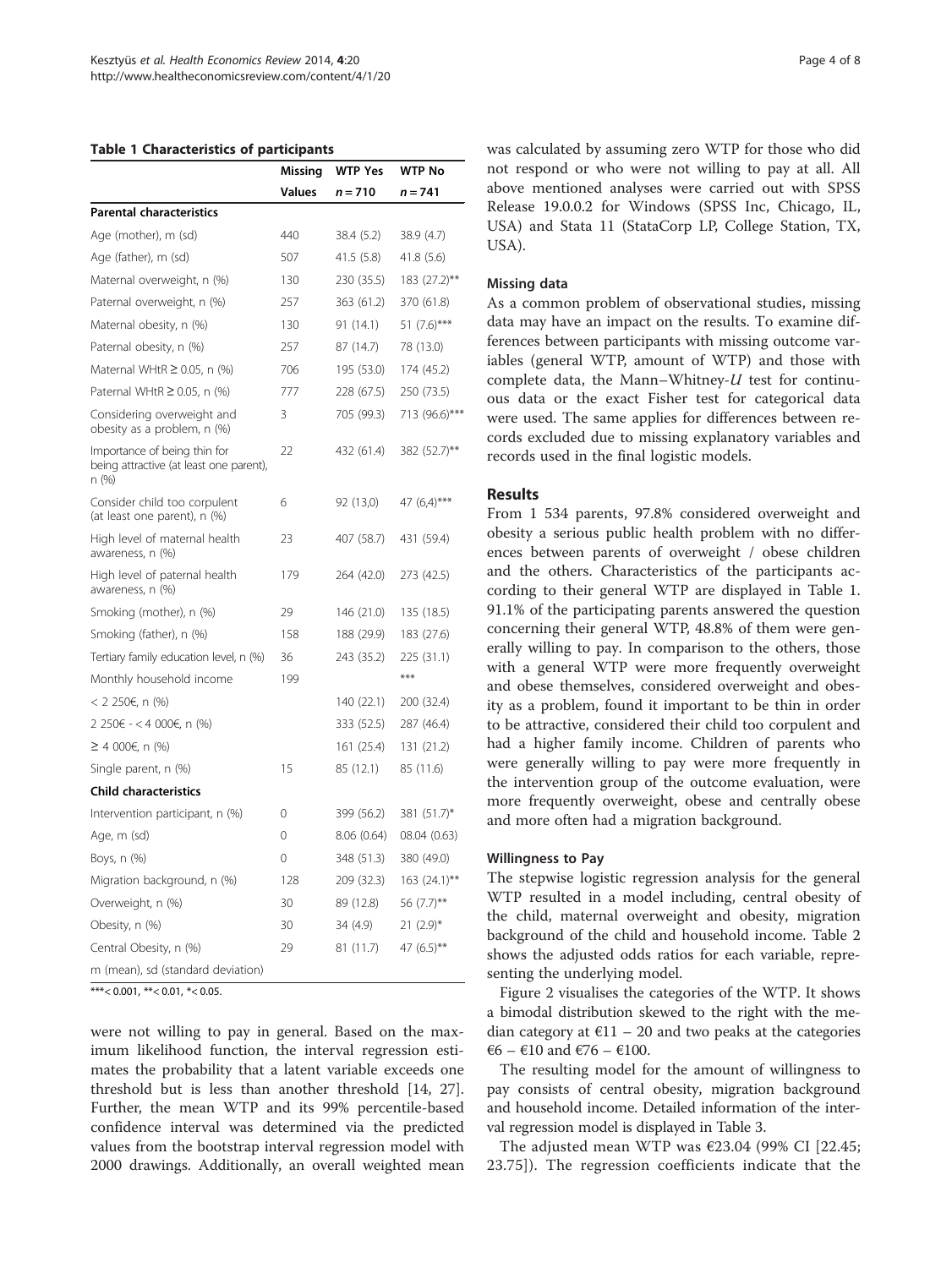<span id="page-4-0"></span>Table 2 Adjusted odds ratios (OR) for the general willingness to pay

| $n = 1052$               | OR <sup>1</sup> | p-value | 95% CI        |
|--------------------------|-----------------|---------|---------------|
| Central obesity (child)  | 1.87            | 0.011   | $1.16 - 3.03$ |
| Maternal obesity         | 2.36            | < 0.001 | $1.53 - 3.63$ |
| Migration background     | 1.65            | 0.001   | $1.24 - 2.19$ |
| Monthly household income |                 |         |               |
| $<$ 2 250€               | Reference       |         |               |
| 2 250€ - < 4 000€        | 2.09            | < 0.001 | 152 - 288     |
| ≥ 4 000€                 | 2.63            | < 0.001 | $1.81 - 3.83$ |

CI (confidence limits).

<sup>1</sup>Adjusted for the listed variables in this table.

average WTP for families who have no child with central obesity, without migration background and with the lowest income category is €16.13. Having a child with central obesity increases the average WTP by €15.94, having a migration background increases average WTP by €5.68 and belonging to the highest income group increases the WTP by  $\epsilon$ 7.42.

710 (44.6%) out of 1 593 participants have stated the amount of their WTP with a mean value of  $E$ 23.04. Assuming a WTP of zero for those who did not respond and those who were not willing to pay would result in an overall average WTP of €10.27.

#### Missing data

Participants with the missing outcome variables, general WTP or amount of WTP (20.7%) differed significantly from the others in terms of being younger, their children had, more often, a migration background and were more frequently overweight, obese and centrally obese.

Those participants with missing explanatory variables for the regression analyses (27.5%) had less frequently a tertiary family education level and had lower household incomes. They were more frequently single parents, mothers were younger and their children were more frequently overweight, obese and centrally obese. There were no statistically significant differences in general WTP or amount of WTP between those with missing explanatory variables and those without.

## Discussion

Preventive measures against childhood overweight and obesity are one of the most important steps towards combating the obesity epidemic [[28\]](#page-7-0). In Germany as well as in the average of all OECD (Organisation for Economic Co-operation and Development) countries, more than half of the population is overweight and obese; posing an immense economic burden on health care systems and national economies. Costs will rise even more in coming years as obesity related diseases set in [[29](#page-7-0)]. Against this background, economic facts concerning prevention have to be collected. Additionally the opinion of the general public has to be made clear to convince governments to act in a more determined fashion.

Information about the cost-effectiveness of preventive measures in general, and in terms of childhood obesity especially, is not easily obtained. Those evaluations which have already been published and are not based on modelling can be counted on two hands [\[30](#page-7-0)]. Unfortunately, the outcome measures differ a lot, which makes it difficult to compare the cost-effectiveness of the individual interventions. Waters et al. found no study to include in their Cochrane review in 2011 that contains a formal economic evaluation, but they reminded about the need for cost-effectiveness "to enable well informed decisions about which interventions warrant population-wide implementation" [\[31\]](#page-7-0).

Though the incremental cost-effectiveness ratio and the individual costs of the URMEL-ICE intervention were published already in 2011 [\[13](#page-7-0)], our current study offers a threshold for cost-effectiveness with regard to the prevention of the development of overweight and obesity in children. It could be figured out that the URMEL-ICE intervention, which costs €23.08 per child and year, and cut down the incidence of central obesity by half, is far below the threshold of the average WTP of €23.04 per

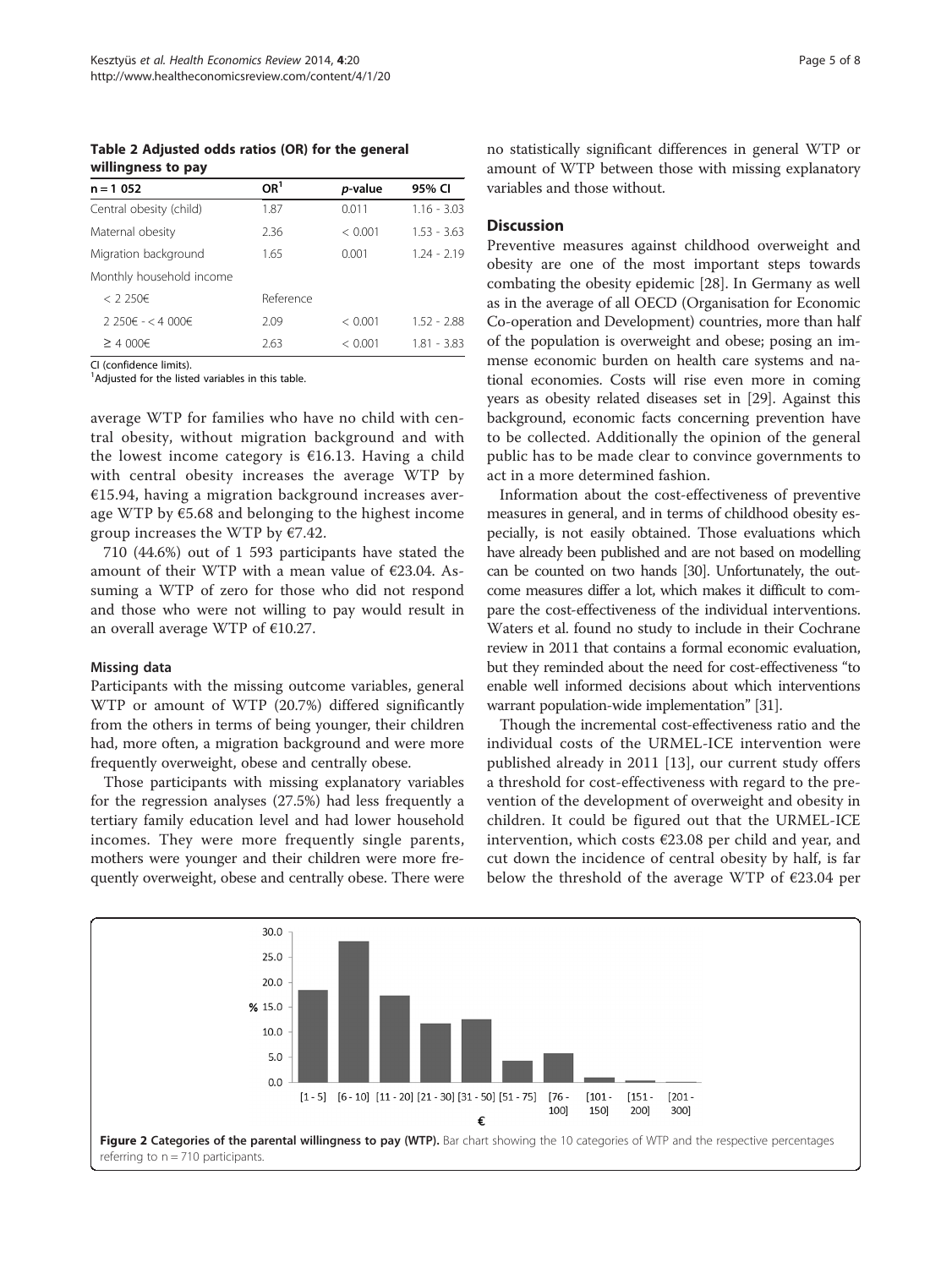<span id="page-5-0"></span>Table 3 Bootstrap interval regression model of the amount of willingness to pay

| $n = 536$                | β         | p-Value | 95% CI         |
|--------------------------|-----------|---------|----------------|
| Constant                 | 16.13     | < 0.001 | $9.90 - 22.37$ |
| Central obesity (child)  | 15.94     | 0.002   | $5.81 - 26.08$ |
| Migration background     | 5.68      | 0.038   | $0.31 - 11.05$ |
| Monthly household income |           |         |                |
| $<$ 2 250€               | Reference |         |                |
| 2 250€ - < 4 000€        | 2.52      | 0452    | $-405 - 908$   |
| $\geq 4000 \epsilon$     | 7.24      | 0.037   | $0.46 - 14.37$ |
| CI (confidence limits)   |           |         |                |

month ( $\epsilon$ 276.48 per year) which we found in the present study for those who were willing to pay. This remains true, even when considering the overall average WTP of €10.27 per month (€123.24 per year), assuming a WTP of zero for those who were not willing to pay and those who did not respond. The median category of the WTP  $(611-20)$  supports this finding as at least half of the parents were willing to pay an amount of money between the average of those who were willing to pay and the overall average WTP.

#### Correlates of willingness to Pay

The parents in this study reveal a high level of awareness of obesity as a major public health problem. Recognition of their own weight problems, especially by mothers, may influence the general WTP. No association was found with the education level, but with income. A higher income was associated with general willingness, as well as with the amount of payment.

Surprisingly, migrants were also generally, and considering the amount, more willing to pay than other citizens. The reasons for that are unclear but perhaps many migrants feel more responsible towards society than nonmigrants in Germany do, who take public services for granted. Furthermore, children with a migration background are more likely to be centrally obese (OR 1.68  $[1.18; 2.40]$ , which means 12.1% of the children with migration background are centrally obese versus 7.6% of their peers. This visible sign of too much weight is also associated with the general WTP and the amount of it. Whether this is due to the visibility, or other factors, of central obesity like for instance a higher number of sick days and lower health related quality of life [[6\]](#page-6-0) is not clear.

More than half of the respondents are not willing to pay, although they recognise the obesity problems. This may be, inter alia, due to the German health insurance system, where 99.8% of the population are covered, whereof 88% are covered by statutory insurances and 12% in private insurances (Federal Statistical Office of Germany, 2011 Microcensus). But primary prevention is actually only covered in a small part by health insurance; a law on prevention efforts ("Prevention Strengthening Act") is subject to ongoing political discussion, but until today has not been implemented by the government. Another reason for their denial is possibly the comparatively large burden of taxes and social charges that in 2011 amounted to 37% of the gross domestic product (GDP) in Germany [[32\]](#page-7-0).

According to the KiGGS-study overweight and obesity affect 15.4% of children in the age group of seven to ten years in Germany [\[33](#page-7-0)]. The overall percentage of overweight and obese children taking part in this WTP study was 10.2%. Hence the majority of participants are parents of children within a normal weight range. On the contrary, participants who did not respond to the WTP questions were more likely to have overweight, obese or centrally obese children.

To be thin in order to be attractive was not associated with WTP in the regression analysis although one would have expected it was. In bivariate analysis it seemed to be highly significant but this was no longer true after adjustment.

#### Strengths and limitations

The present study was conducted in an entire federal state of Germany (Baden-Württemberg) and covers many of the different living conditions of families in rural, industrial and urban environments. The large number of participants and amount of data included, allows the control of various results for several co-variables. A special strength is the precision of the anthropometric data of the children, taken by specially trained staff.

To our knowledge, this is the first exploratory analysis of WTP in this thematic area in Europe. Economic data are certainly crucial for decision making in health care [[11\]](#page-7-0), and prevention is somehow a neglected field and less the focus of interest, in comparison to therapy. Therefore we consider it very important to learn more about the attitude of the population, especially of the part of the population that is closest to the concerned children, and as it is evident today, is more concerned themselves than ever before.

Nonetheless, some limitations have to be addressed. Due to non- resolvable logistical requirements, no contingent valuation utilizing telephone interviews with elaborated bidding algorithms, was conducted. This may be considered as a methodological limitation, but the influence of the questionnaire methodology used instead on the result in terms of amount of WTP, whether it may be increasing or decreasing, is not quite clear. According to the recommendation of the NOAA (National Oceanic and Atmospheric Administration) panel, face-to-face or telephone interviews are superior to other methods [[34\]](#page-7-0). This may mainly be due to a high selection bias and low response rates in mail surveys. We experienced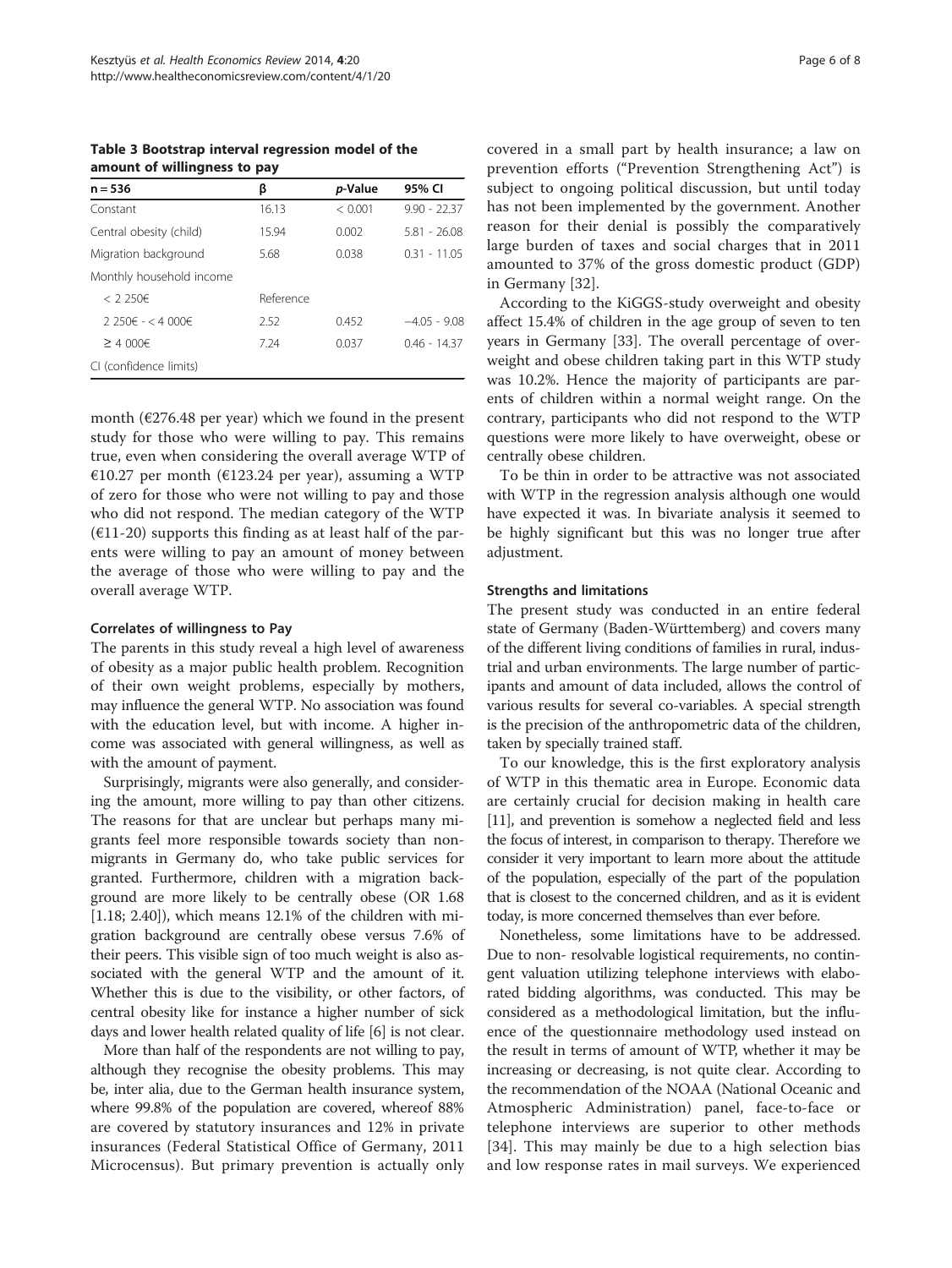<span id="page-6-0"></span>a response rate of 87% in the baseline measurements and were again expecting a response rate of over 80% for this study (in fact it was 86%). Furthermore, we considered the probability of a socially desirable response behavior higher in the direct contact between interviewer and respondent than in an anonymous questionnaire. Nonetheless, as a consequence, we assumed that the confidence interval for the mean amount of WTP should be of a greater range (99% instead of 95%).

Another limitation is the restricted representativeness. Since only parents of primary school children were asked, the sample is not representative for the general spectrum of the population. In Germany, 31.6% of the adult population have children (Federal Statistical Office of Germany, 2011 Microcensus), meaning that more than two third of the population were not covered by this study. People without children may not be interested in paying for the prevention of overweight and obesity in childhood. On the other hand, the chosen population for this survey was the most relevant, with the highest interest in the subject. In general, contingent valuation questions can be targeted to several groups, the general population or the users of health programmes or even individuals with a disease [\[35\]](#page-7-0).

Missing data are very common in epidemiological studies and may imply a form of selection bias and lessen the precision of the results. With regard to the missing data analyses in this study, it is possible that those with missing values in the outcome-variables would be more likely to be willing to pay generally and willing to pay a higher amount according to the specific co-variables detected in the regression analyses. For those with missing explanatory variables, no statistical differences in WTP and amount of WTP to those with complete data are shown.

Additionally, it has to be taken into account that this analysis of the WTP was part of the outcome evaluation of an intervention programme, so participants may be sensitized to the subject matter.

## Conclusion

Parental concern about overweight and obesity is obvious with almost 98% of the parents acknowledging that this is a serious public health problem. Almost half of the parents are generally willing to pay for preventive measures and this willingness to pay may even mirror the parental wish for action on behalf of the society or government. This is a strong signal for decision makers and health care officials to improve their efforts in the field of prevention. Future preventive measures should be designed in a sustainable way, with an early onset and constant attendance during the entire education process. Best practice, of course, would be to integrate health promotion and prevention in the curriculum, not only for schoolchildren but for teacher-training as well.

#### Competing interests

The authors declare that they have no competing interests.

#### Authors' contributions

DK, ACS, JMS and other members of the research group planned and organized the Baden-Württemberg study, and were involved in carrying out the measurements in fall 2011. DK performed the statistical analyses, and RK provided expert advice. JMS is the director of the programme "Komm mit in das gesunde Boot - Grundschule" and principal investigator of the Baden-Württemberg Study. DK and RL drafted the manuscript. ACS, TK, RK, and JMS revised the manuscript drafts.

All authors have read and approved the final version of the manuscript.

#### Acknowledgements

"Join the Healthy Boat" was funded by the Baden-Württemberg Stiftung, Stuttgart, State of Baden-Württemberg, Germany.

The study was funded by the young scientists programme of the German network 'Health Services Research Baden-Württemberg' of the Ministry of Science, Research and Arts in collaboration with the Ministry of Employment and Social Order, Family, Women and Senior Citizens, Baden-Württemberg, Germany. Thanks to all other members of the "Join the Healthy Boat" research group: Jens Dreyhaupt, Nanette Erkelenz, Eva Maria Friedemann, Eleana Georgiou, Sarah Kettner, Susanne Kobel, Christine Lämmle, Ileana Limberger, Stephanie Mosler, Dmytro Prokopchuk, Sabrina Sufeida, Eva Vorwieger, Olivia Wartha, Tamara Wirt, Rainer Muche, Olga Pollatos.

We especially thank Sinéad McLaughlin for her language assistance. Finally we thank the teachers, pupils and their parents who participated in the study.

#### Author details

<sup>1</sup> Division of Sports and Rehabilitation Medicine, Department of Internal Medicine II, Ulm University Medical Centre, Frauensteige 6, Haus 58/33, D-89075 Ulm, Germany. <sup>2</sup> Department of Computer Science, University of Applied Sciences, Ulm, Germany. <sup>3</sup>Section Health Economics and Health Services Research, Department of Psychiatry II, Ulm University, Günzburg, Germany.

#### Received: 13 May 2014 Accepted: 12 August 2014 Published online: 16 September 2014

#### References

- 1. Rokholm B, Baker JL, Sorensen TI: The levelling off of the obesity epidemic since the year 1999-a review of evidence and perspectives. Obes Rev 2014, doi:10.1111/j.1467-789X.2010.00810.x.
- 2. Garnett SP, Baur LA, Cowell CT: The prevalence of increased central adiposity in Australian school children 1985 to 2007. Obes Rev 2011, doi:10.1111/j.1467-789X.2011.00899.x.
- 3. Janssen I, Shields M, Craig CL, Tremblay CS: Prevalence and secular changes in abdominal obesity in Canadian adolescents and adults, 1981 to 2007–2009. Obes Rev 2011, doi:10.1111/j.1467-789X.2010.00815.x.
- 4. Li C, Ford ES, Mokdad AH, Cook S: Recent trends in waist circumference and waist-height ratio among US children and adolescents. Pediatrics 2006, doi:10.1542/peds.2006-1062.
- 5. Janssen I, Katzmarzyk PT, Ross R: Waist circumference and not body mass index explains obesity-related health risk. Am J Clin Nutr 2004, 79:379-384.
- 6. Kesztyüs D, Wirt T, Kobel S, Schreiber A, Kettner S, Dreyhaupt J, Kilian R, Steinacker JM: Is central obesity associated with poorer health and health-related quality of life in primary school children? Cross-sectional results from the Baden-Württemberg Study. BMC Public Health 2013, 13:260.
- 7. Au N: The health care cost implications of overweight and obesity during childhood. Health Serv Res 2012, 47:655–676.
- 8. Wenig CM: The impact of BMI on direct costs in children and adolescents: empirical findings for the German Healthcare System based on the KiGGS-study. Eur J Health Econ 2012, 13:39-50.
- 9. John J, Wenig CM, Wolfenstetter SB: Recent economic findings on childhood obesity: cost-of-illness and cost-effectiveness of interventions. Curr Opin Clin Nutr Metab Care 2010, 13:305–313.
- 10. Trasande L: How much should we invest in preventing childhood obesity? Health Aff (Millwood) 2010, 29:372–378.